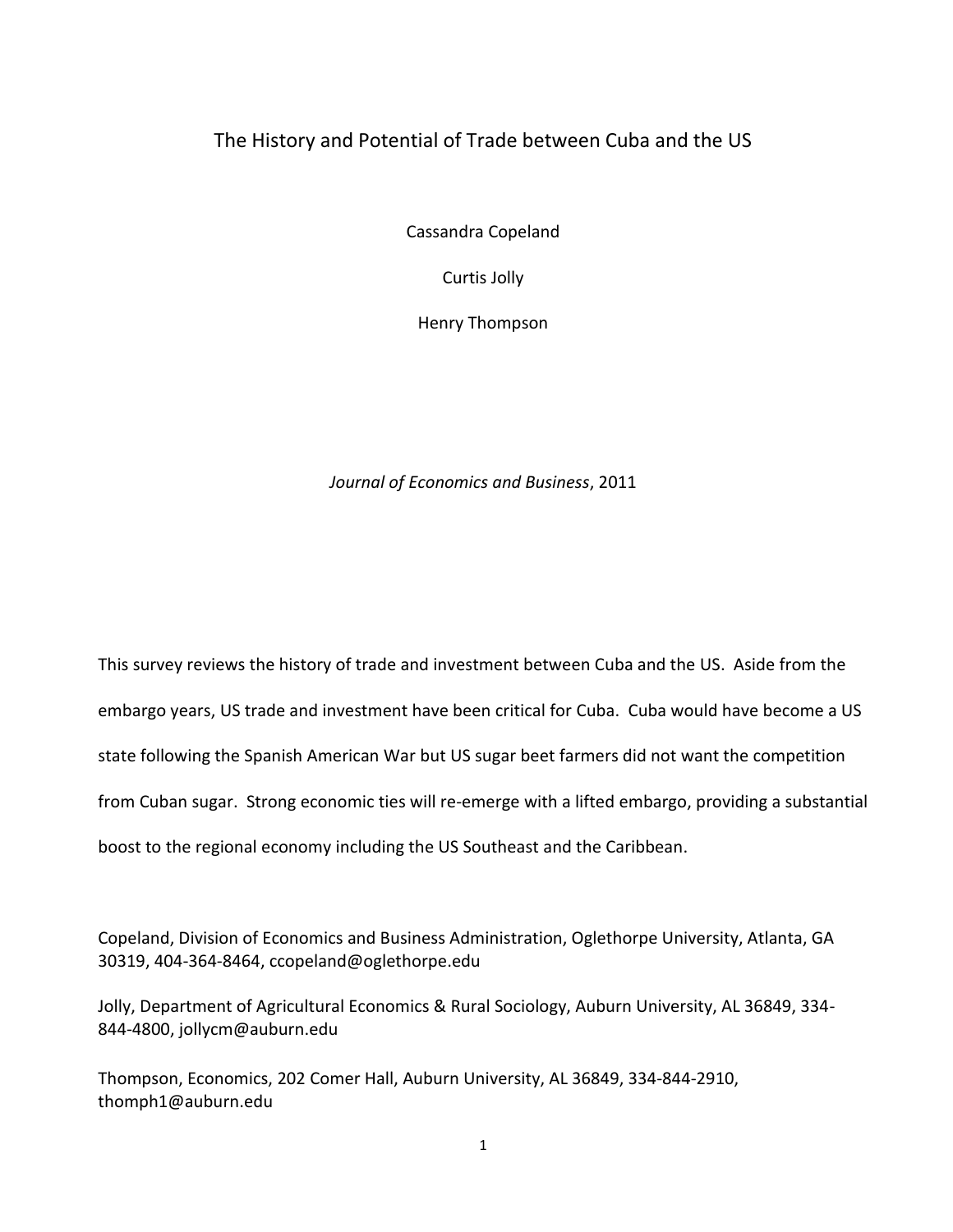# The History and Potential of Trade between Cuba and the US

This review of the economic ties between Cuba and the US provides a foundation to project the economic effects of a lifted embargo. The US trade played the dominant role in the economic history of Cuba before Castro's nationalization of assets and the trade embargo imposed by the US. Cuba would have become a US state following the Spanish-American war except for the protectionism of US sugar beet farmers.

The first section reviews Cuban economic history before the embargo, and the second following the embargo. The t*h*ird section assesses current economic indicators and the potential for trade and investment.

## **1. Cuban-US economic history from the 1800s to 1959**

Geography dominates Cuban economic history with location favoring US trade, tourism, and investment. Whittlesey (1922) notes Cuba's historical importance with large natural harbors at the entrance to the Gulf of Mexico. In the early 1800s Cuban was a colony of Spain as the US expanded south into Florida with attention turning to the Caribbean. Cuba remained a Spanish colony through the 1800s in spite of numerous rebellions. There were expressed concerns that Cuba might fall under another European power and that the British might interfere with the slave trade. The US maintained good trade relations with Cuba throughout this period.

Flour was the cornerstone of trade with US exports to Cuba peaking in 1807, 1810, and the 1860s as documented by Salvucci and Salvucci (2000). These peaks surround a tumultuous period of economic and political unrest. Reactionary US tariffs in 1835 lowered Cuban imports relative to US exports by 30%. During the 1840s Cuba suffered a drought followed by a severe hurricane. Rising Spanish tariffs curtailed US trade and investment. The Financial Panic of 1857 and the Civil War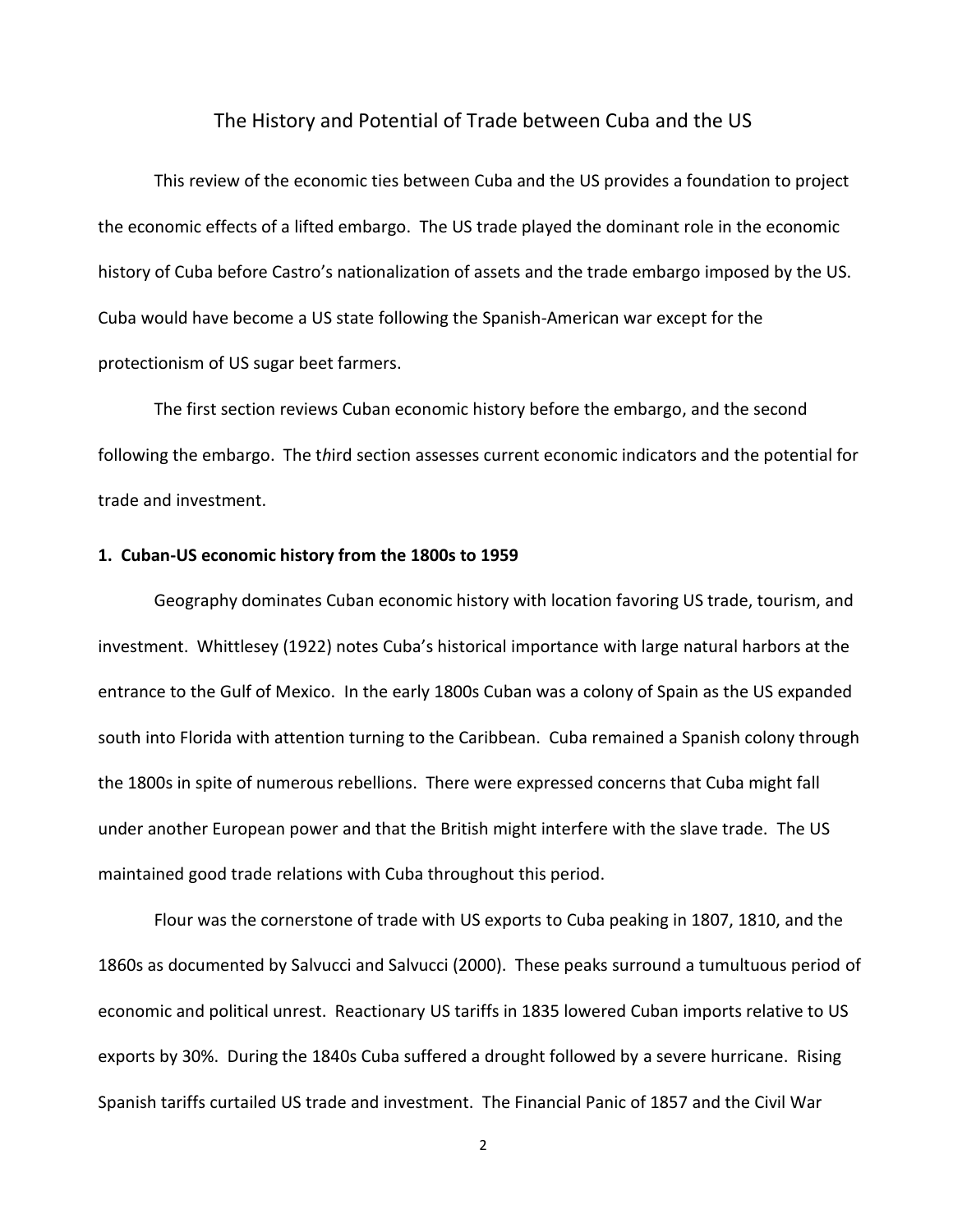during the 1860s greatly diminished trade and investment. High unemployment among Cuban plantation workers was the result.

Trade and political relations improved during the late 1800s. By the 1880s the US consumed most of Cuba's exported sugar, tobacco, cacao, coffee, tropical fruits, and nuts; US exports in return were cereals, meats, manufactured goods, condensed milk, vegetable oils, cheese, and fuel as documented by Wakefield (1937). Cuba also exported iron ore. The US imported all of Cuba's copper production, about a quarter of US copper imports. The US and Spain operated an effective reciprocal trade agreement regarding Cuba.

Cuba's declining terms of trade between 1826 and 1887 in Figure 1 are calculated by Salvucci and Salvucci (2000). The weights average export prices for sugar, molasses, tobacco, coffee, and copper relative to imports from the US, Spain, and Great Britain. The terms of trade were less favorable for Cuba during the late 1800s relative to earlier decades.

# \* Figure 1 \*

Cuba had trade surpluses between 1821 and 1898 with deficits in 1828, 1829, and 1845 due to severe weather and tariffs. Between 1834 and 1867 sugar production expanded with infrastructure improvements. By the 1860s Cuba was the chief sugar producer in the world with over 1500 sugar plantations according to Hitchman (1970). With the declining terms of trade, production became erratic as shown in Figure 2. By 1893 about half of Cuba's cultivated land was in sugar cane. In 1895 an insurrection broke out in eastern Cuba resulting in the decreased sugar production.

#### \* Figure 2 \*

Trade flourished during the 1890s with Cuba introducing 75 duty reductions on imports from the US. In 1899 Cuban export revenue from the US was \$125 million, and US export revenue from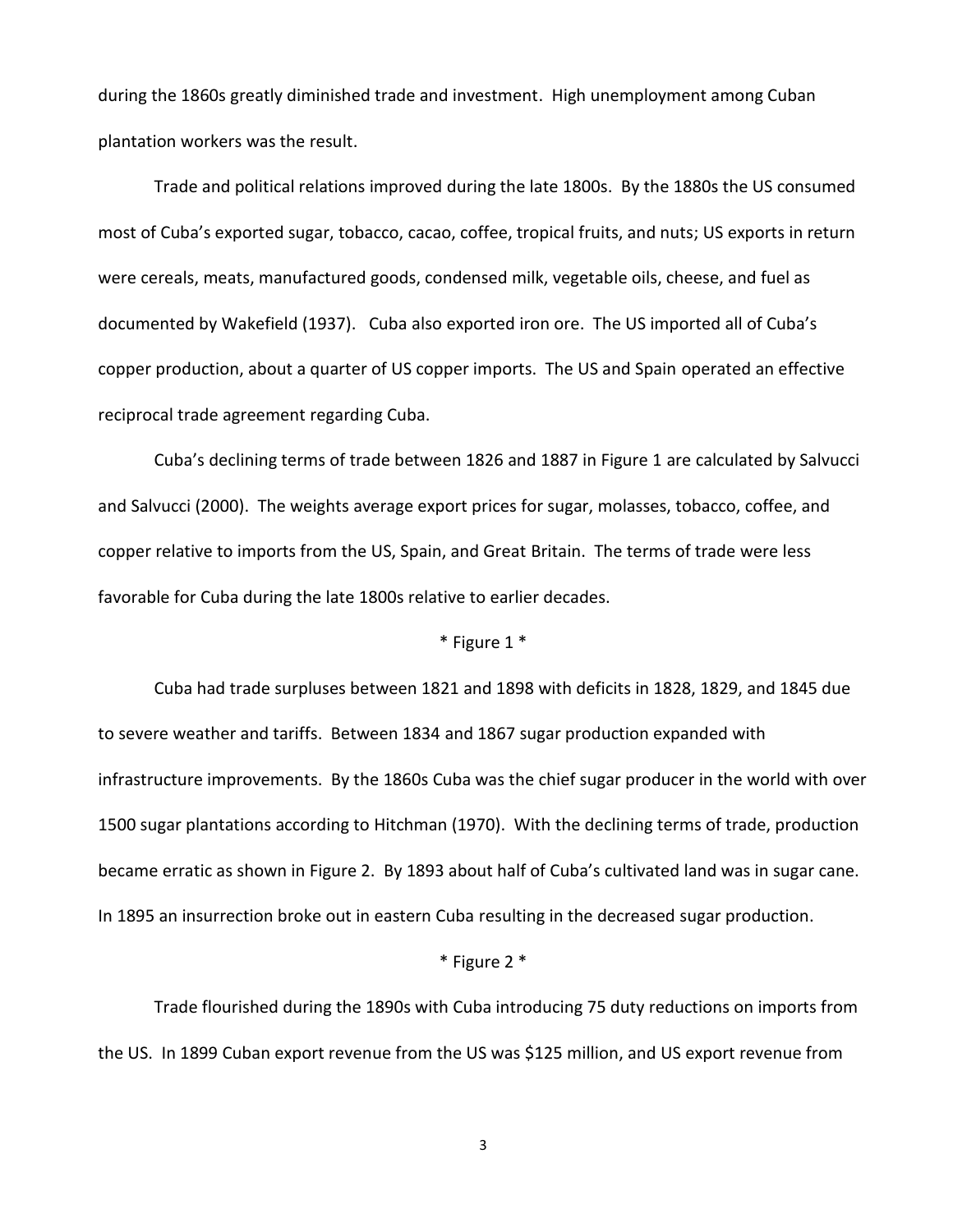Cuba \$134 million (both in \$2000). All dollar figures are inflated by the 2000 consumer price index. In 1901 those figures were \$182 million and \$103 million.

In 1898 following the Spanish-American War, the US effectively acquired Cuba. The Treaty of Paris assumed the US would occupy Cuba. The US occupation reduced tariffs by 52%, reduced taxes, established a land market liberalizing the land tenure system, expanded railways and communications, and protected Cuban assets from international buyers. The sugar industry became more efficient but Cuba also became more dependent on it.

Sugar beet farmers in the Western US began to compete with Cuban cane sugar. In 1898 Congress passed the Teller Amendment prohibiting US annexation of Cuba as means to protect US sugar beet farmers. The Platt Amendment in 1901 sanctioned US troops to keep order. Debate continued over annexing Cuba. In 1903 Cuban independence was established by Reciprocity Treaty as documented by Deere (1998).

During the early 1900s there was a decline in foreign investment and production other than sugar and citrus. Tobacco was also on the decline because the Foraker Act of 1899 that prevented US investment in Cuban plantations. High US tariffs made cigars a luxury good.

Limited land ownership hampered development in Cuba as examined by Hitchman (1970). By 1903 there were 37 US settlements with the highest level of US immigration from 1905 to 1910. By 1913 there were 64 US settlements. Almost \$2 billion of foreign capital was in Cuba by 1914 with half of it from the US.

The Underwood-Simmons Tariff Act of 1913 lowered US import duties on citrus. Within a year Cuba accounted for 84% of US grapefruit imports, peaking in 1922. Deere (1998) points out that 1917 marked a turning point for trade with a freeze in Florida that sent citrus prices soaring, a hurricane in Cuba, a US quarantine due to the fruit fly, a major armed uprising in Cuba, and then the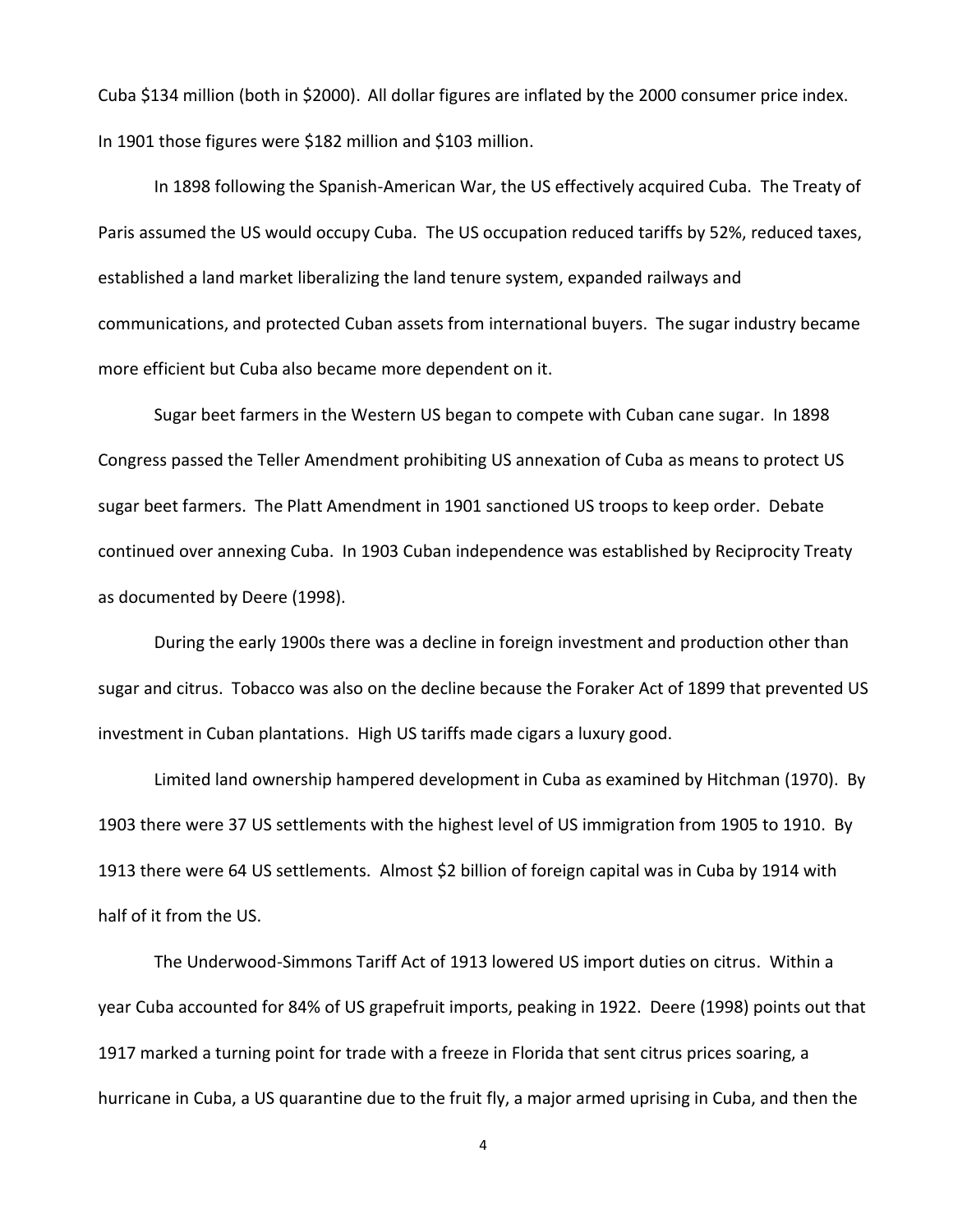outbreak of World War I. Cuban sugar production was stimulated by WWI as European beet sugar was eliminated from the world market and shipping in the East Indies was disrupted. Between 1918 and 1936 Cuban sugar and molasses accounted for most export revenue from the US.

The history of the Cuban sugar industry is characterized by cycles. Wakefield (1937) reports the collapse in the price of sugar from a record \$2.02 per pound in May 1920 to \$0.30 that December and \$0.18 a year later. There were 96 Cuban sugar refineries in 1920 with the 62 US refineries producing over half of the output. Three quarters of the output was shipped to the US as reported by Whittlesley (1922). With expanding US ownership, Cuban sugar was exempted from tariffs.

In 1924 the fruit fly was again found in Cuba leading to periodic quarantines. The Tarafa Sugar Law of 1927 was enacted to adjust overproduction problems and provide for a Sugar Export Corporation in charge of disposing surplus.

The Fordney-McCumber Tariff Act of 1922 raised the average US tariff from 9% to 14%. By the late 1920s isolationism and protectionism re-surfaced. US tariffs and sanitary regulations hurt Cuba. The Great Depression led to an almost complete exodus of US immigrants. The Smoot-Hawley Tariff Act of 1930 stopped the sugar trade.

Taussig (1930) notes the Smoot-Hawley sugar tariff created losses exceeding those due to tariffs on iron, steel, textiles, and wool. The political process raised the duty from \$0.18 per pound in 1922 to \$0.25 in the House bill, reduced back to \$0.18 by the Senate, and finally enacted at \$0.21. There was an effort to work out an adjustable tariff on a sliding scale to maintain the price in the US, an idea favored by the White House but ultimately dropped. Smoot-Hawley tariff rates were 14% for sugar and averaged 69% for all agricultural products.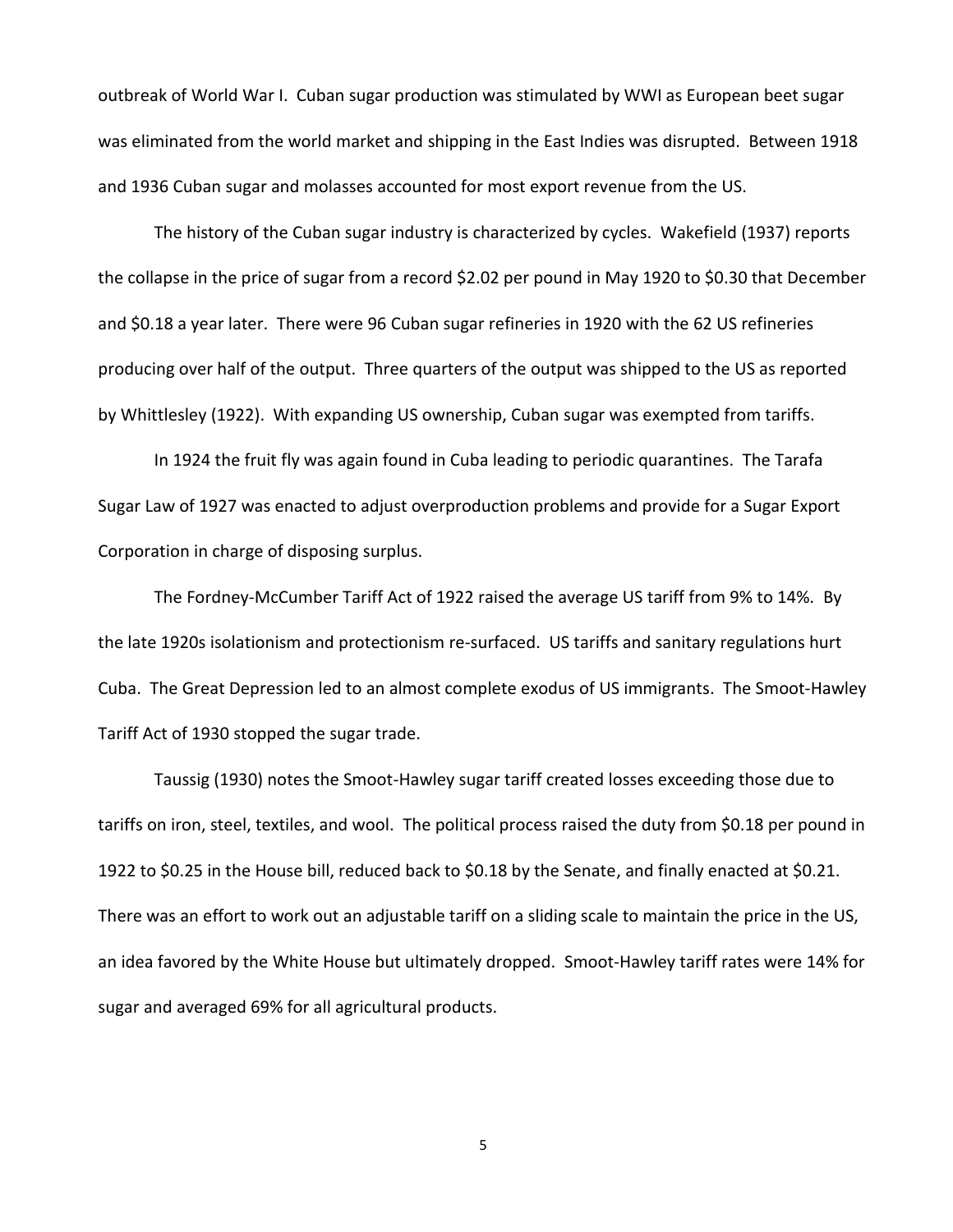Cuban tobacco export revenue rose from \$77 million in 1889 to \$422 million in 1920 but then collapsed to \$163 million in 1932 as documented by Wakefield (1937). The tariff on grapefruit that had doubled in 1922 to \$0.08 per pound increased with Smoot-Hawley to \$0.12.

Cuban grapefruit exports to the US peaked at 23,000 tons in 1922 but a downward trend followed with US protection. Exports of grapefruit and vegetables were a minor share of the Cuban export revenue to the US, ranging from 0.3% in 1918 to 2.6% in 1936. The Treaty of Relations of 1934 established a Reciprocal Trade Agreement. Cuba generally reported trade surpluses during this period as shown in Figure 3.

### \* Figure 3 \*

Military juntas vied for power in Cuba during the 1930s leading to US military intervention to protect investment in agriculture. In the 1930s the US accounted for about one third of Cuban import spending and three quarters of Cuban export revenue as documented by Messina, Brown, Ross, and Alvarez (2007). The decade of 1940s was a period of political stability. During the 1950s Batista became an unpopular dictator supported by the US leading to the rise of Castro in 1959. The Library of Congress (2006) summarizes this transitional period. Castro's platform of "revolutionary law" included a mandatory labor share of 30% of profits as well as nationalization of telephone and electric utilities as documented by Johnson (1965).

US direct investment in Cuba did not immediately slow, with \$355 million recorded in 1959. The book value of US capital in Cuba was over three times that for all the rest of Latin America. US investments included most of the utilities, half the railways, and almost half of the sugar refineries. The US also held significant portions of cattle, tobacco, timber, banking, oil, and mining assets. According to the USDA (2008) the US operated 75% of the arable land in Cuba at the time of the embargo.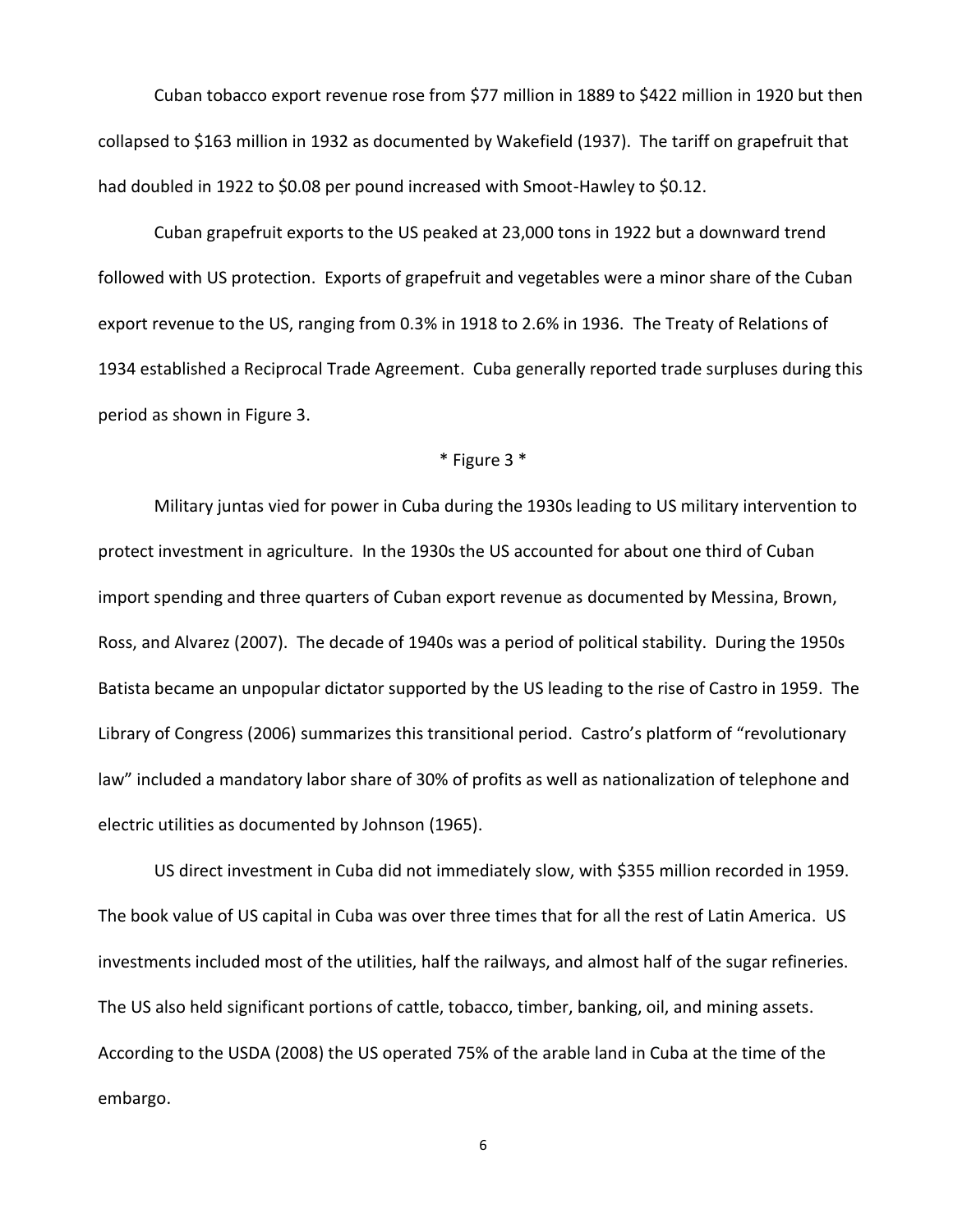Claiming US monopolies were a threat, Castro seized plantations with the Agrarian Reform Law in 1959. The US considered reducing the sugar trade subsidy that paid two cents per pound above the world price, a premium worth over \$500 million per year. When US assets in Cuba were nationalized, Eisenhower eliminated the sugar trade subsidy. Castro established trade agreements with the Soviet Union and China for the barter of sugar in exchange for crude oil. The US ended diplomatic relations and imposed the embargo by the early 1960s.

### **2. Trade relations under the embargo**

Cuba faced international hurdles with Castro who hailed nationalization of US assets as the "final independence of Cuba." The Castro government acquired over \$4 billion of assets but the main source of foreign investment was removed as stressed by Johnson (1965). The US cut supplies of arms and economic assistance.

Soviet support offset the embargo and accounted for up to a quarter of Cuban income. Castro's campaign alarmed many Cubans who fled to Miami. Cuba faced higher transport costs with its fleet of shallow water ships forced to operate in the open sea. Increased freight charges resulted due to empty backhauls. The Cuban sugar industry became dependent on Soviet aid and subsidies. In 1986 the Soviet government paid \$0.54 per pound for sugar when the world price was \$0.06 according to Kost (1998).

US policy toward Cuba began to relax somewhat during the 1970s. In 1975 the State Department believed security issues had improved enough to relax sanctions of the Organization of American States. President Carter moved to relax maritime boundaries, release Cuban political prisoners, and establish diplomatic relations. Crises involving Cuban soldiers in Africa, however, interrupted negotiations according to LeoGrande (1998). Revived security concerns led President Reagan to impose new sanctions and revive the travel ban.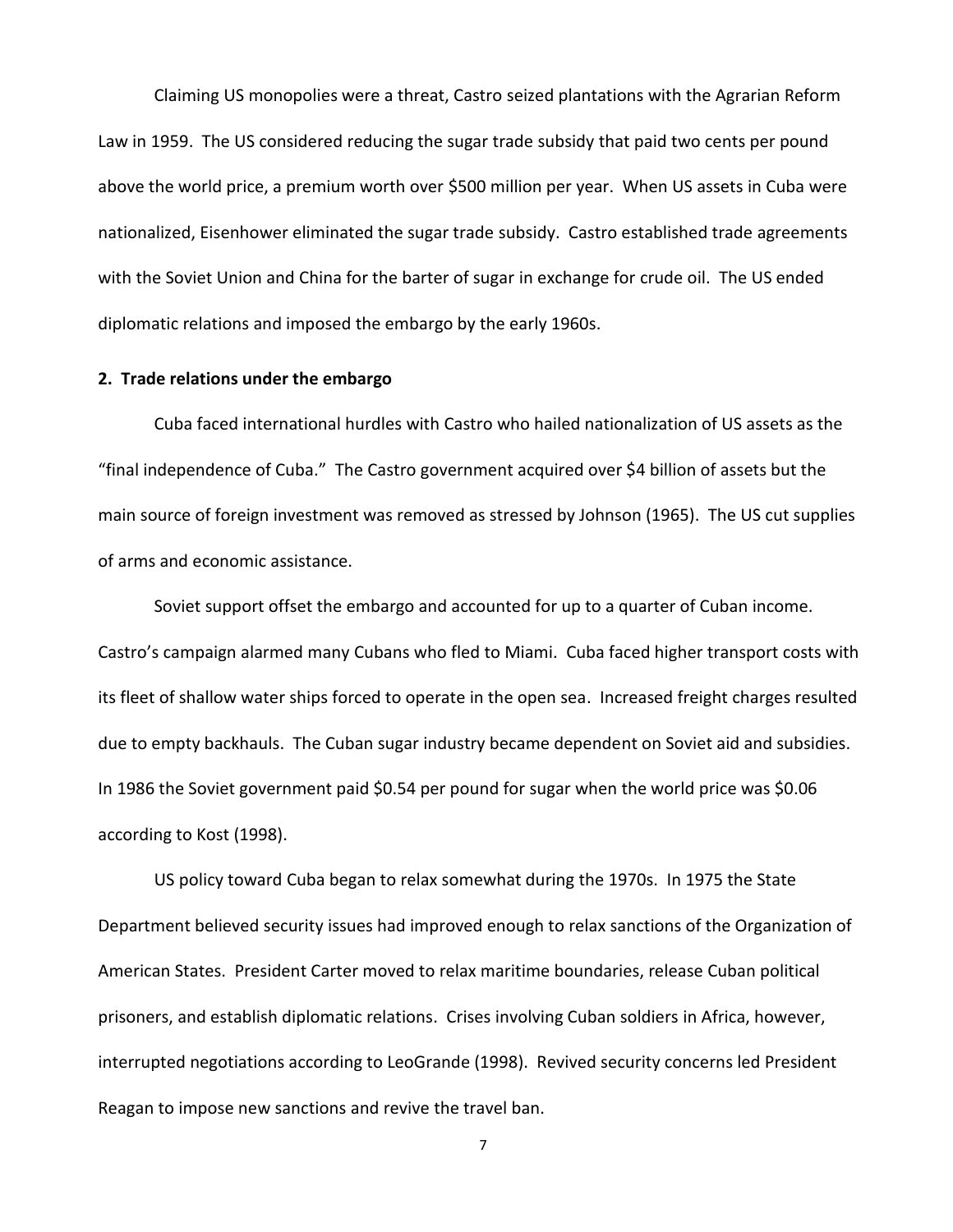Castro became politically prominent during the Cold War as income per capita in Cuba stagnated, remaining near its level of the 1950s as shown in Figure 4. The collapse due to lost Soviet subsidies in the early 1990s is apparent. Cuba has about 10% of the per capita income of developed countries and is at the bottom of the hemisphere. By comparison, per capita incomes are about \$40,000 in the US and \$8,000 in Mexico.

#### \* Figure 4\*

All sectors of the Cuban economy grew slowly during the 1970s and 1980s before faltering during the 1990s as shown in Figure 5. Agricultural output was higher than manufacturing but has lagged since the mid 1980s. More recently, trade and manufacturing have been growing faster than agriculture and construction.

# \* Figure 5 \*

The collapse of communism ended Soviet oil subsidies in 1991 leading to substantial economic loss in Cuba. Agricultural production fell by over half. The fishing industry temporarily collapsed. Severe shortages developed as output fell by half, exports by more than half, and imports by a third.

The US tightened the embargo in 1992 with the Cuban Democracy Act placing penalties on third party ships stopping in Cuba. The Act tightened restrictions on travel and cash remittances. Cuba introduced the Special Period program that opened new trade routes and allowed self employment in a number of businesses including restaurants in homes. In 1993 the Cuban government was printing money to cover deficits and continuing to control prices according to Lisio (1996). The severe shortages led to black markets. Implicitly acknowledging the crisis, Castro reduced price controls and allowed Cubans to hold foreign currency in bank accounts. Security concerns in the US from the 1980s had disappeared due to the lost Soviet subsidies.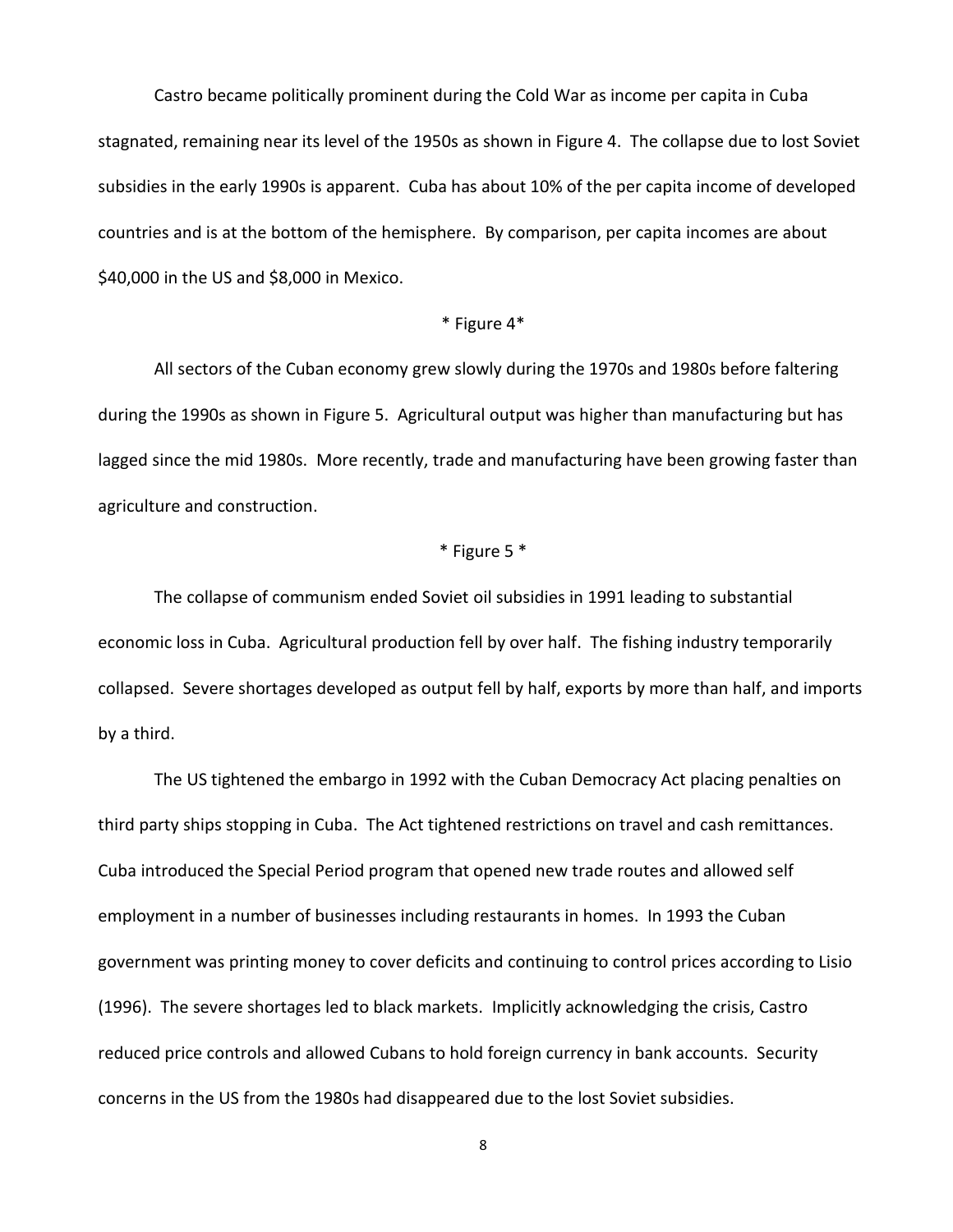Real output has grown continuously if slowly over recent decades as shown in Figure 6 although the smooth increase in the official figures appears artificial. The bump in the early 1990s was due to lost Soviet subsidies. Hernández-Catá (2000) questions the quick recovery in the official data.

### \* Figure 6 \*

Figure 7 shows the output collapse of the early 1990s. The uneven performance since then has been due to inefficient production and lack of investment. Meanwhile, other more open Caribbean countries have grown consistently.

### \*Figure 7 \*

Most of the enacted market oriented policies affected agricultural markets and food distribution. In 1993 the Cuban government was breaking up large state farms in favor of smaller cooperatives. Messina (2001) describes this transition to a market agricultural economy focused on feeding the population. Private production and resource decisions have been limited but farmers may establish plots for their own consumption. By 1994 agricultural production had declined 54% and food consumption 36% from 1989 levels according. Kost (1998) also reports daily per capita calorie intake decreased from 3,000 to 2,000.

The Helms-Burton Act of 1996 closed remaining avenues for trade by solidifying the embargo into law. With no access to US markets, few incentives remained for US investment. Cuba attempted to find foreign investment to modernize tourism, mining, communications, manufacturing, construction, and agriculture. Cuban farmers produced for secondary markets in the late 1990s. Labor restrictions remained in place.

A significant change occurred with the Trade Sanctions Reform and Export Enhancement Act of 2000 permitting the US to export humanitarian items. Political pressure from US agribusiness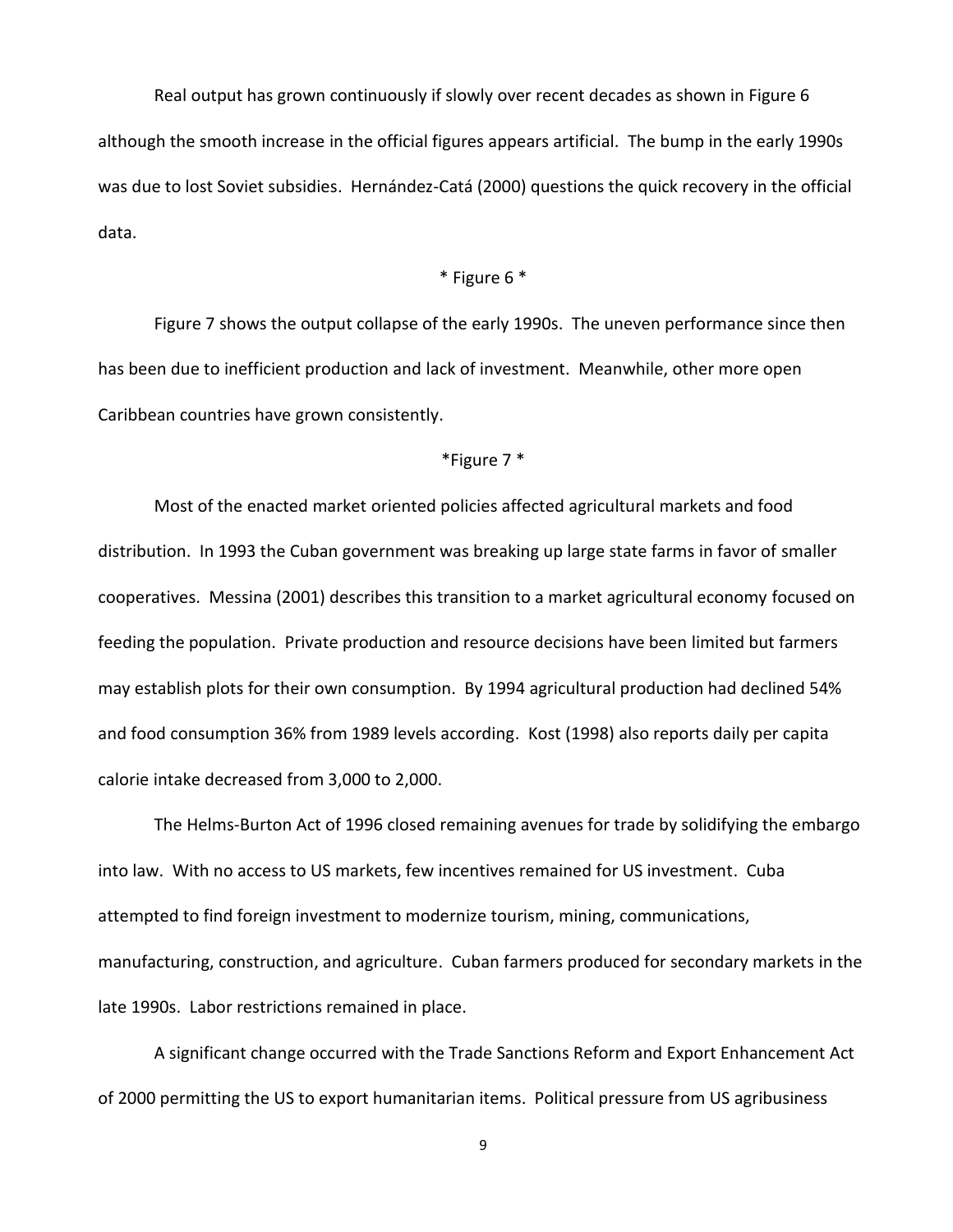contributed to this relaxation of the embargo. Cuba quickly became one of the top 30 US agricultural export markets. Alabama exports increased to over \$126 million in 2004. Cuba accounted for a quarter of Alabama agricultural export revenue in 2006 due to the product mix and the location of the port in Mobile.

Figure 8 shows the steady growth of trade from the 1930s and very fast growth from the middle of the 1970s. Soviet support during the 1980s is apparent with import spending consistently higher than export revenue. Trade collapsed due to the lost Soviet subsidies, but has rebounded since the mid 1990s.

### \* Figure 8 \*

Cuba's trading partners have changed from the Soviet era to a mix of countries in Latin America, Europe, and Asia. Figure 9 shows the recent history of US agricultural exports led by cereals and meats.

# \* Figure 9 \*

Some private business has developed in Cuba since the 1990s focused in agriculture with some foreign investment mainly from the EU. Cuba has limited but normal relations with the world outside the US. Sugar has remained the top export but cigars and fish are more competitive, and have replaced citrus as pointed out by Messina, Bonnett, and Taylor (2007). Cuba rejects globalization and maintains tight investment controls favoring state enterprises that do not want competition. Alvarez (2007) finds state agriculture is relatively inefficient. Snow (2007) reports Cuba spends about \$1.6 billion annually on food imports, a third of that from the US. Cuba imports about 82% of the \$1 billion worth of rice, potatoes, beans, and meat rationed at artificially low prices.

Figure 10 compares Cuban export revenue by product in 1985 and 1999. Sugar remains the primary export although it has become less dominant due in part to low yield and labor intensive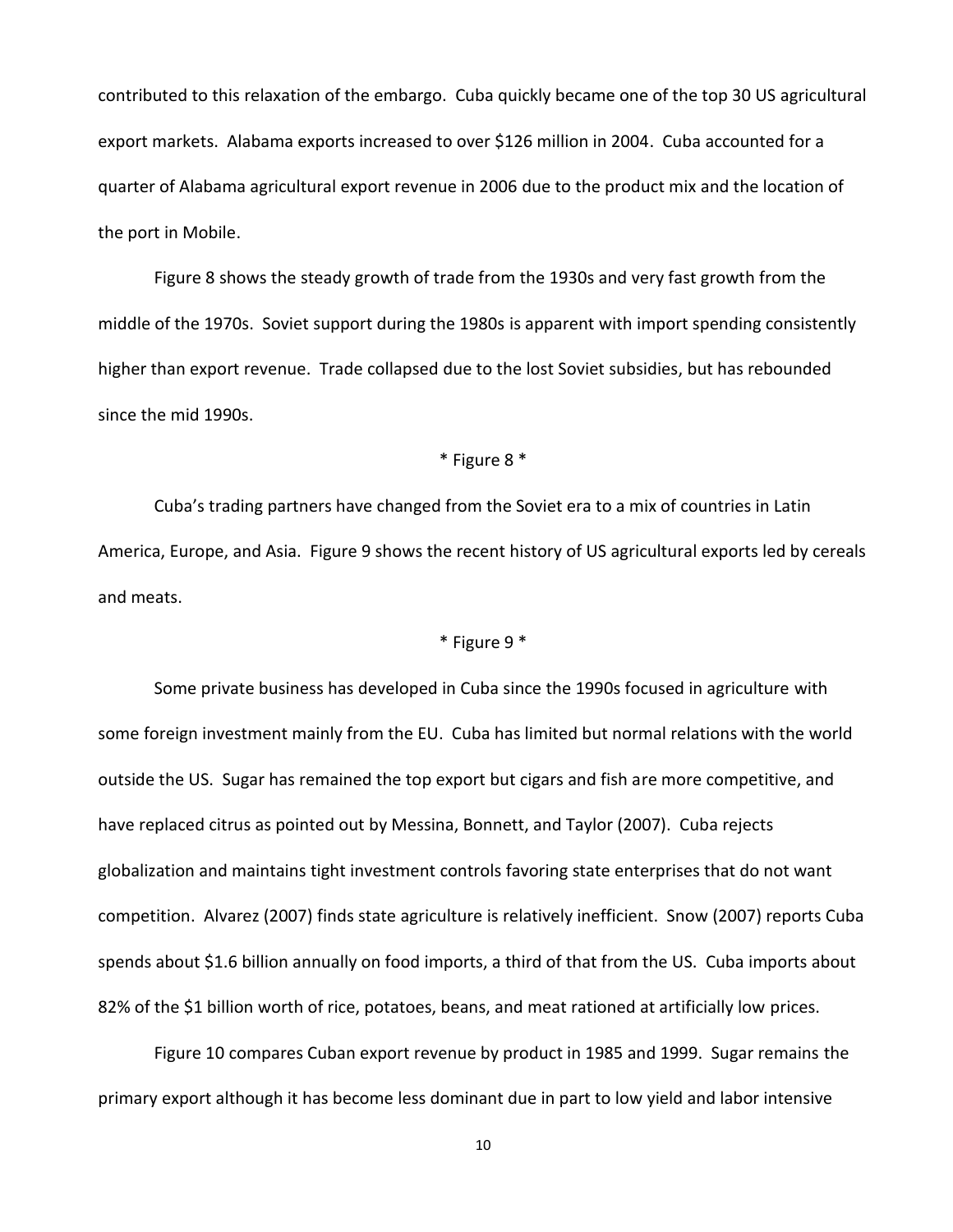production. Production costs averaged 90% above world market prices in the late 1980s and up to 70% in the late 1990s as reported by Kost (1998). The sugar industry is short of inputs including fertilizers, herbicides, pesticides, oil, parts, and equipment, all of which could be imported from the US. Pertolia (2007) estimates gains of over \$500 million with increased imports of Cuban sugar assuming the US eliminates its tariff.

#### \* Figure 10 \*

Citrus now accounts for almost 10% of Cuban export revenue. Kost (2002) points out that the Florida citrus industry stands to gain through investment, rootstock, technology, and entrepreneurial talent in Cuba. The Cuban citrus industry is undergoing adjustment with abandoned marginal production areas, new plantings, new varieties, closer tree spacing, and new processing operations according to González, Spreen, and Jáuregui (2007). Cuba is the world's third largest grapefruit producer following the US and Israel. Exports to the EU are the largest. White grapefruits are exported to Japan. Cuba can export grapefruit before Florida making the US a natural market. The Caribbean is a potential market for Cuban oranges and limes.

# **3. Trade potential between Cuba and the US**

Cuba has substantial potential to export to the US. Cuba is the largest island in the Caribbean, about as large in land area as Alabama. Two-thirds of the land in Cuba can be cultivated. Cuba's population of 11 million is about twice that of Alabama or about equal to Georgia or the combination of Mississippi, Louisiana, and Arkansas. Cuba is potentially a major component of the regional economy.

Cuba's major agriculture exports are sugar, citrus, fish, cigars, and coffee. These crops complement US wheat, rice, meat, poultry, cotton, soybeans, and feed grains. Cuba also has mineral deposits of nickel (world's second largest reserves), cobalt, iron, copper, chromite, manganese, zinc,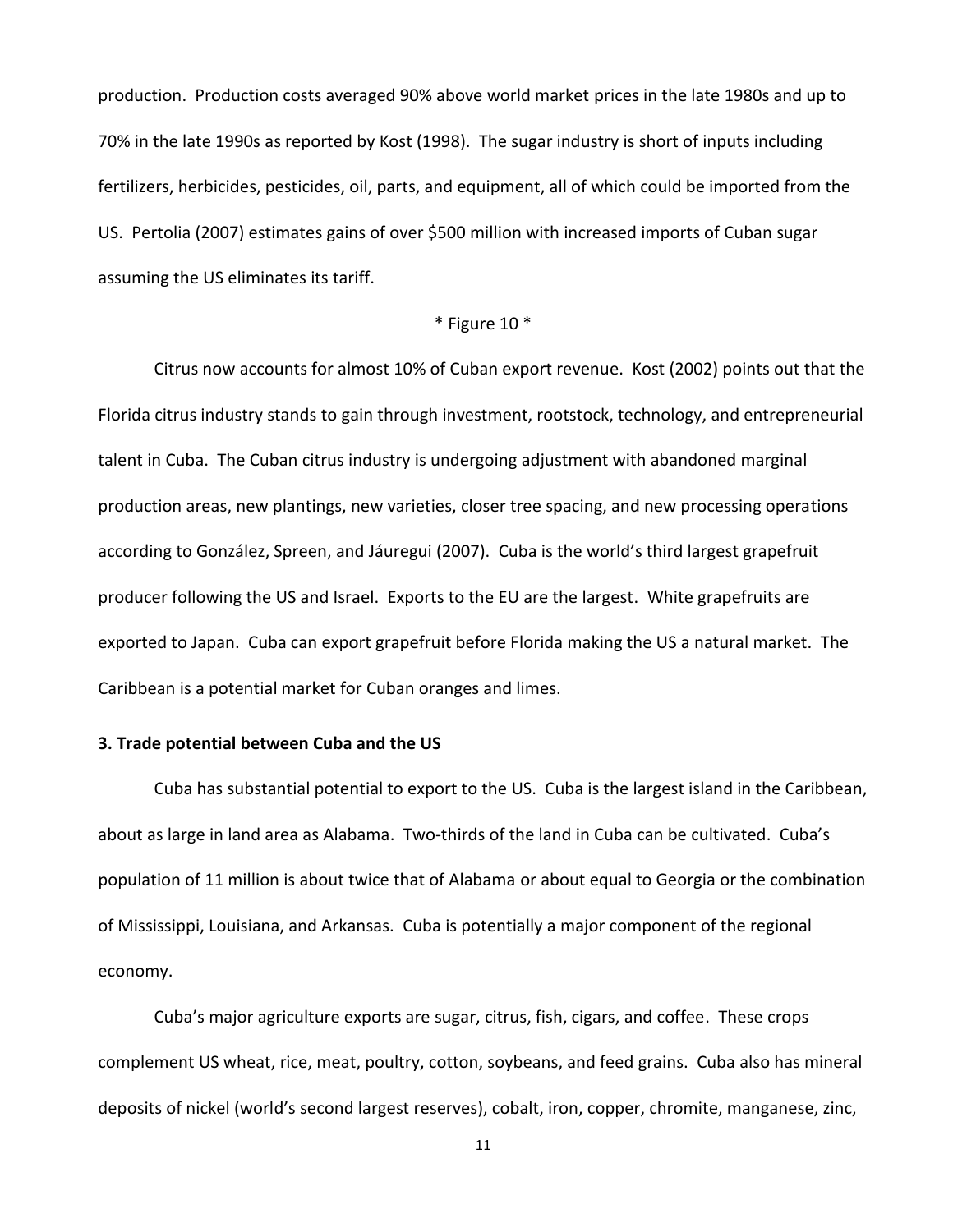and tungsten, as well as unexplored petroleum potential. Cuba has no potential to export manufactures but that would develop with foreign investment.

Figure 11 reports US agricultural exports to Cuba in 2006, led by wheat, soybeans, chicken, corn, and rice. Given this demonstrated demand, it is safe to say lifting the embargo will increase demand for US agricultural products. Cuba can compete in only a few international agricultural markets but could supply a niche organic market in the US as suggested by Kost (1998) who projects annual agricultural exports to Cuba of \$1 billion of US feed grains with a lifted embargo.

#### \* Figure 11 \*

US investment could revive Cuban livestock. Per capita caloric consumption has gradually recovered from the 1990s but the Cuban diet has changed. Consumption of animal products is less than half its previous level due to lost livestock production. Castro has publicly addressed Cuban shortages in meat, milk, and other animal products.

Cuban seafood products include spiny lobster, pink shrimp, and reef fish such as snapper and grouper. Most of the spiny lobsters are exported to Japan but the US offers a closer market. Almost half of Cuban spiny lobster is harvested during Florida's off-season according to Messina, Spreen, Moseley, and Adams (1996).

Relaxed travel and financial restrictions would increase trade. Florida has advanced in trade negotiations and operations but the product trade mix may favor other states. Positive effects on manufacturing are possible for major US exports including transport equipment and chemicals.

There will be limited import competition in manufacturing until investment in Cuba improves infrastructure, machinery, and equipment to take advantage of cheaper labor. The Castro regime has emphasized social services including education, the 95% literacy rate suggesting potential for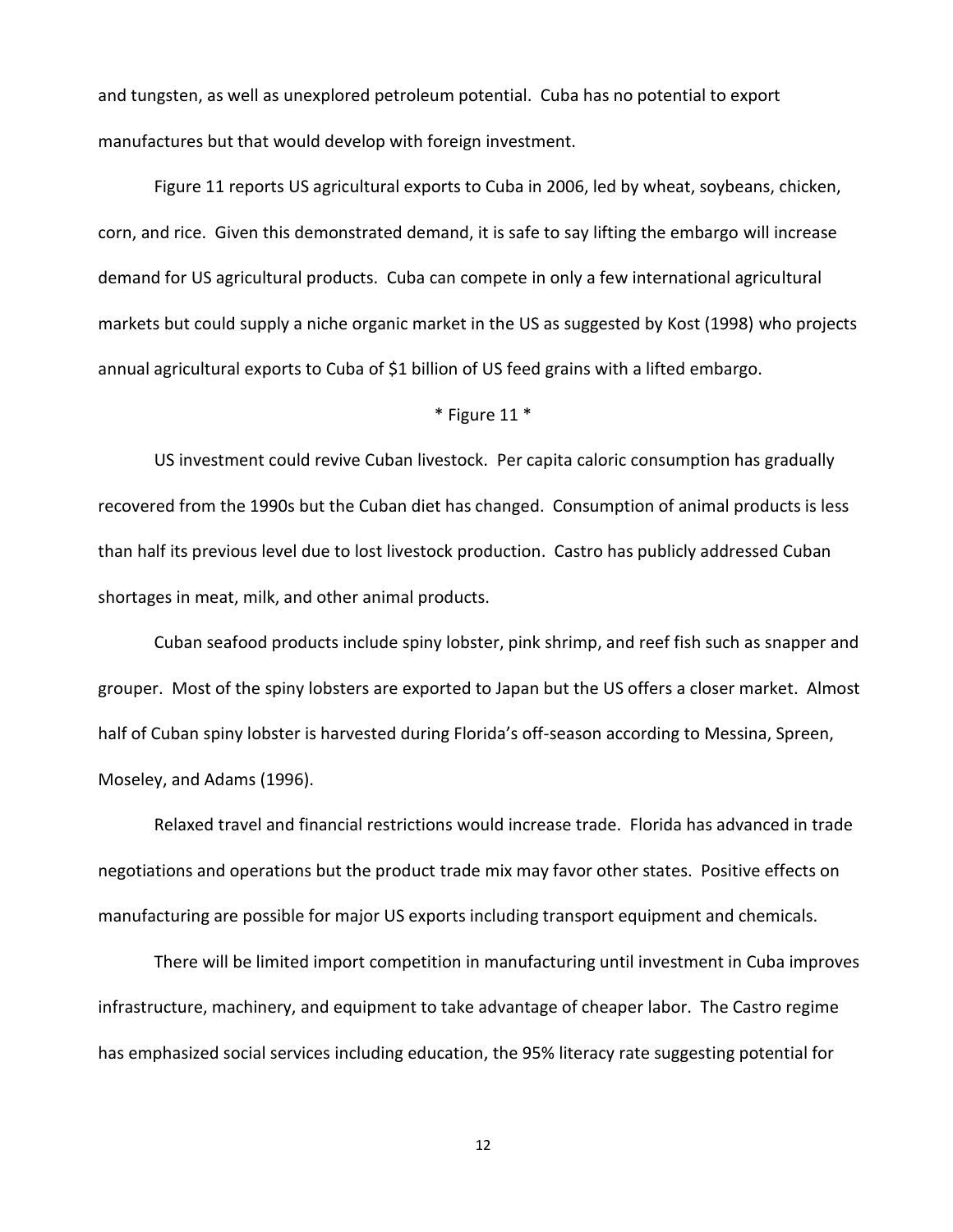quick growth. Any competition would be in labor intensive products. The US has already adjusted to such imports from Mexico in NAFTA and from Asia in the WTO.

Trade with Cuba provides the opportunity for increased demand for US business services including engineering, construction, shipping, transport, banking, finance, insurance, and consulting. Tourism is expected to become a major industry, with Cuba already claiming interest in promoting multi-destination Caribbean tourism.

Increased political pressure to liberalize trade can be expected as more US firms and workers become aware of the potential gains. Most Cubans in Miami now favor diplomatic relations with Cuba as well as limited trade according to the Institute for Public Opinion Research (2007).

The US International Trade Commission conservatively estimates the embargo costs the US \$1.2 billion annually in lost export revenue, not a huge amount but focused on particular industries and regions. The embargo costs the Southeastern US in particular.

There remains little rationale for the embargo as it failed to reach any political objective and strengthened Castro. The Helms-Burton Act is also inconsistent with US policy that maintained relations with former communist adversaries. The Act pushes the limits of international agreements and procedures of the WTO as pointed out by Lisio (1996). Figure 12 shows the US was Cuba's major trading partner before the embargo, a historical pattern poised to return with a lifted embargo.

\* Figure 12 \*

# **4. Conclusion**

Cuba is poised to integrate into the regional economy including the US Southeast and the Caribbean. Except for protectionism, Cuba would have been a US state and the economic history of the region would have taken a different track. The embargo of the last half century is an economic tragedy that has suppressed development in the region encompassing the US Southeast. The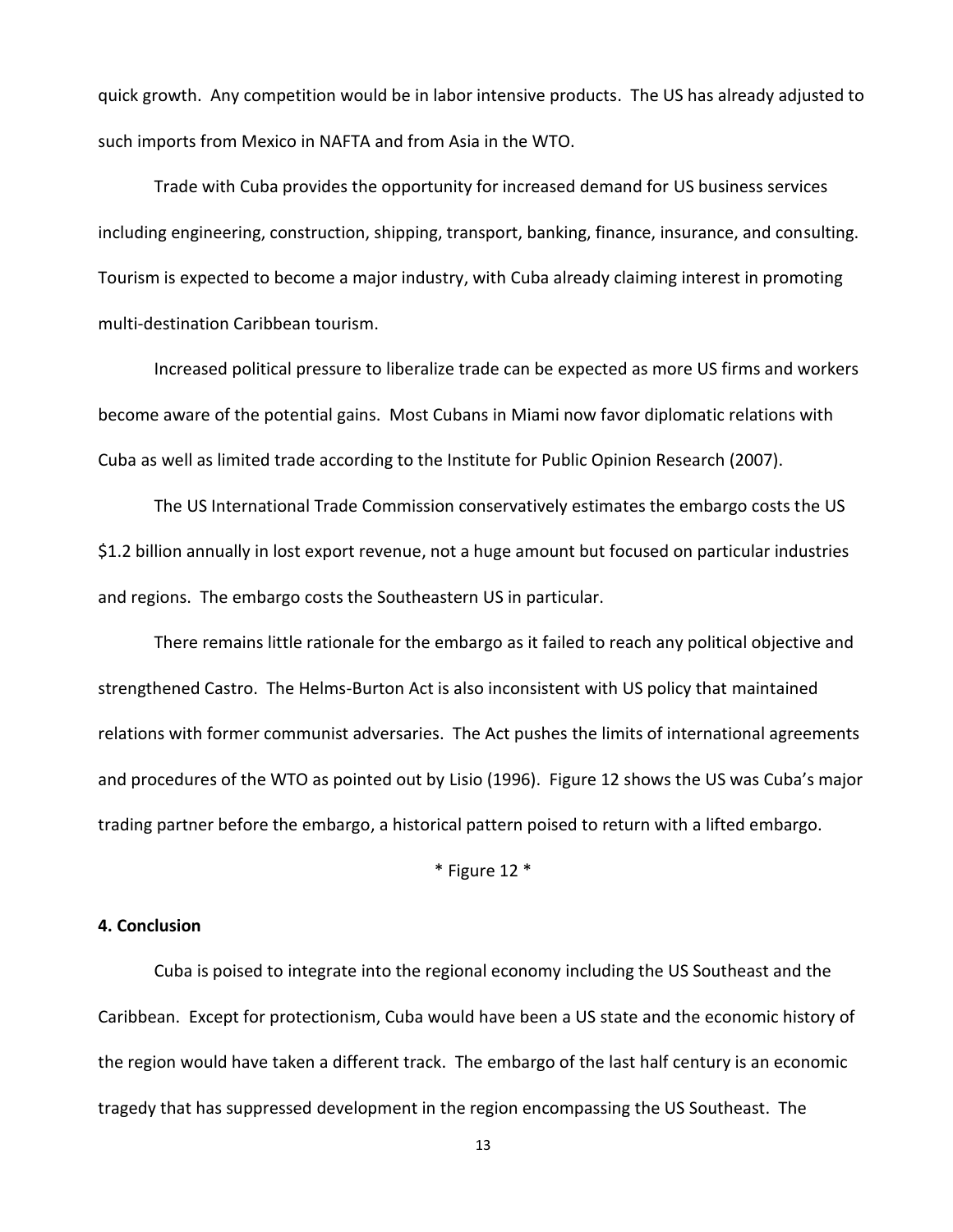present look at history suggests trade and investment between the US and Cuba will return to

substantial levels with a lifted embargo.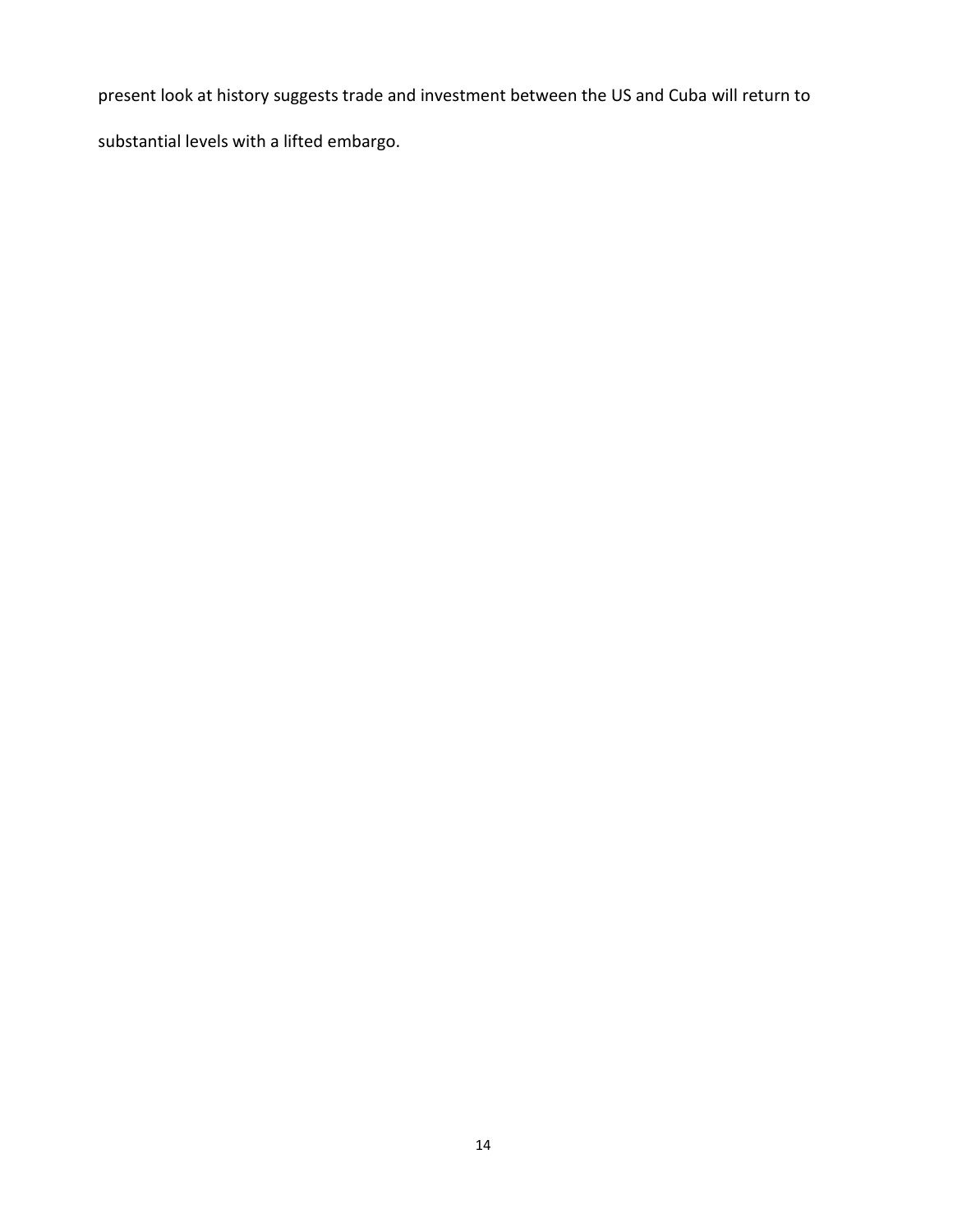# **References**

Alvarez, José (2007) *Differences in Agricultural Productivity in Cuba's State and Nonstate Sectors: Further Evidence*, The Association for the Study of the Cuban Economy, www.lanic.utexas.edu.

Deere, Carmen Diana (1998) "Here Come the Yankees! The Rise and Decline of United States Colonies in Cuba, 1898-1930," *The Hispanic American Historical Review*, Vol. 78, No. 4, pp. 729-765.

González, Armando, Thomas Spreen, and Carlos Jáuregui (2007) *The Citrus Industry in Cuba 1994- 1999*, University of Florida, Cuban Research Center, www.cubanag.ifas.ufl.edu.

Hernández-Catá, Ernesto (2000) "The Fall and Recovery of the Cuban Economy in the 1990s: Mirage or Reality" *IMF Working Paper* WP/01/48.

Hitchman, James (1970) "U.S. Control Over Cuban Sugar Production 1898-1902," *Journal of Interamerican Studies and World Affairs*, Vol. 12, No. 1, pp. 90-106.

Institute for Public Opinion Research of Florida International University (2007) *Cuba Poll Final Results*, www.fiu.edu.

Johnson, Leland (1965) "U.S. Business Interests in Cuba and the Rise of Castro," *World Politics*, Vol. 17, No. 3, pp. 440-459.

Kost, William (1998) "Cuba's Agriculture: Collapse and Economic Reform," *Agricultural Outlook*, October, ERS/USDA, pp. 26-30.

Kost, William (2002) "Cuba's Citrus Industry: Trade and Growth Prospects," *Agricultural Outlook*, June, ERS/USDA, pp. 6-7.

Leogrande, William (1998) "From Havana to Miami: US Cuba Policy as a Two-level Game," *Journal of Interamerican Studies and World Affairs*, Vol. 40, No. 1, pp. 67-86.

Lisio, Stephen (1996) "Helms-Burton and the Point of Diminishing Returns," *International Affairs*, Vol. 72, No. 4, pp. 691-711.

Library of Congress (2006) *Country Profiles: Cuba*, Federal Research Division, lcweb2.loc.gov.

Messina, William, Thomas Spreen, Anne Moseley, and Charles Adams (1996) "Cuba's Non-Sugar Agriculture: Current Situation and Prospects," Proceedings of the Fifth Annual Meeting of the Association for the Study of the Cuban Economy, University of Miami.

Messina, William (2001) *Structural Change in Cuban Agriculture in the 1990s*, University of Florida, Institute of Food and Agricultural Sciences (UF/IFAS) edis.ifas.ufl.edu.

Messina, William, Eric Bonnett, and Timothy Taylor (2007) *Cuba: A View of Revealed Export Advantage*, University of Florida, Cuban Research Center, www.cubanag.ifas.ufl.edu.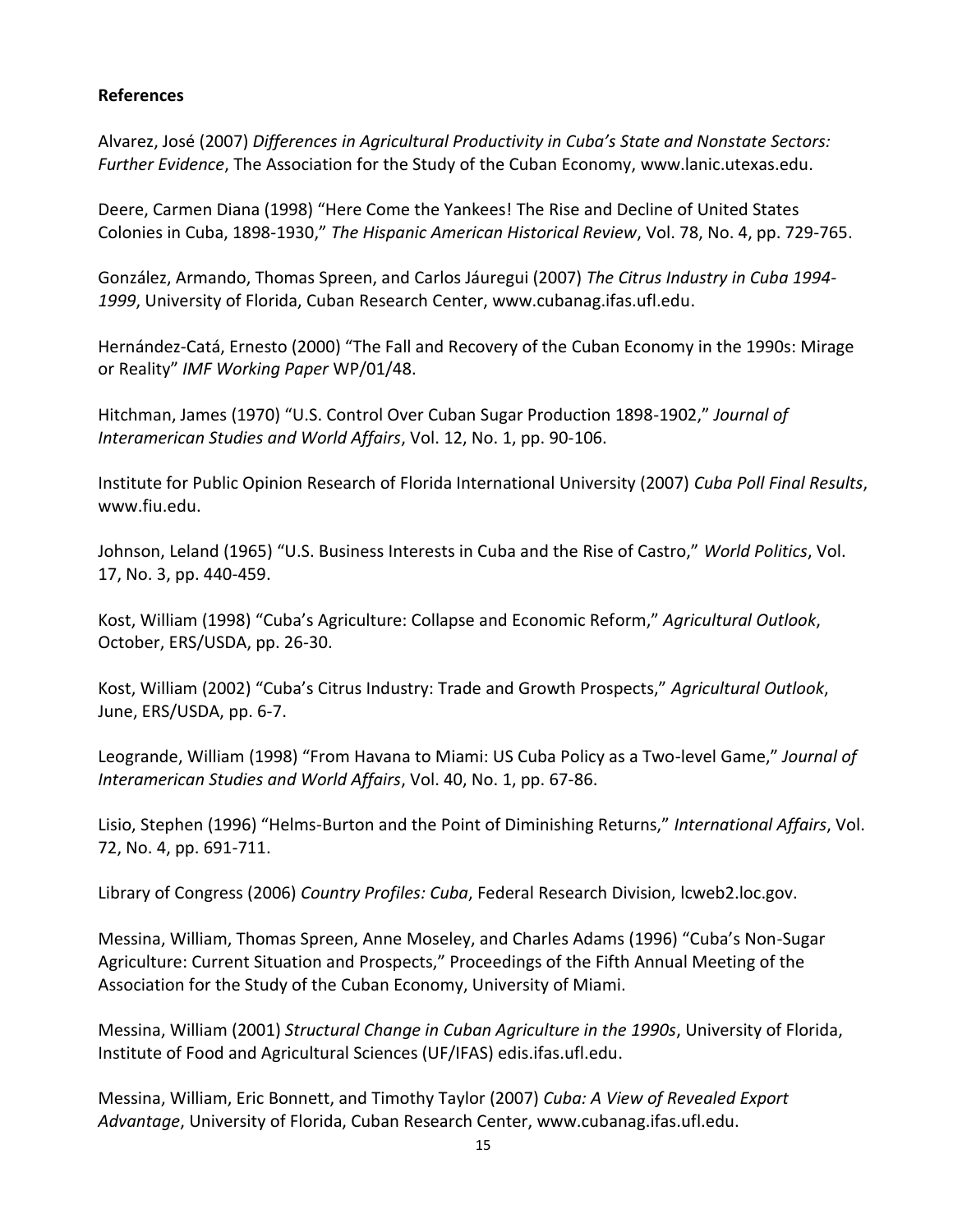Messina, William, Richard Brown, James Ross and José Alvarez (2007) *Cuban Non-Sugarcane Agricultural Trade Patterns: Historical Perspectives and Future Prospects*, University of Florida, Cuban Research Center, www.cubanag.ifas.ufl.edu.

Petrolia, Daniel Ryan (2007) *Havana Daydreaming: A Partial-Equilibrium Simulation of Increasing the U.S. Quota for Cuba and Mexico*, University of Florida, Cuban Research Center, www.cubanag.ifas.ufl.edu.

Salvucci, Linda and Richard Salvucci (2000) "Cuba and the Latin American Terms of Trade: Old Theories, New Evidence," *Journal of Interdisciplinary History*, Vol. 31, No. 2, pp. 197-222.

Snow, Anita (2007) "Cuba Examines Problems in Food Production and High Prices, Seeking Ways to Better Feed People," *Worldstream*, Associated Press, June.

Taussig, Frank (1930) "The Tariff Act of 1930," *Quarterly Journal of Economics*, Vol 45, No. 1, pp. 1-21.

USITC (2007) *US Agricultural Sales to Cuba: Certain Economic Effects of US Restrictions*, International Trade Commission Publication 3932.

USDA (2008) *Cuba's Food and Agriculture Situation Report*, Office of Global Analysis, FAS, webpage.

Wakefield, Roberta (1937) "Some Factors in Cuba's Foreign Trade," *Economic Geography*, Vol. 13, No, 2, pp. 109-131.

Whittlesey, D.S. (1922) "Geographic Factors in the Relations of the United States and Cuba," *Geographical Review*, Vol. 12, No. 2, pp. 241-256.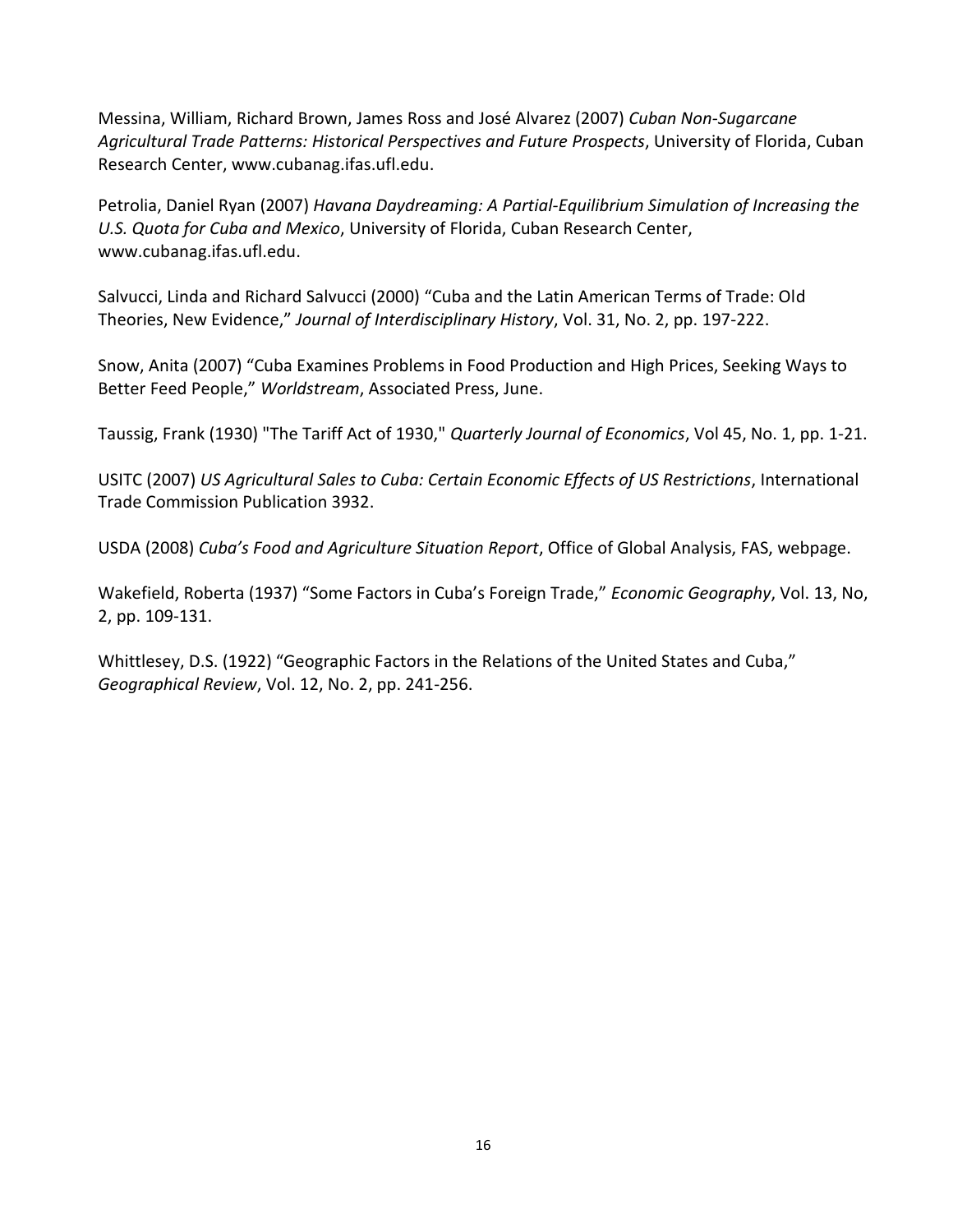



Source: Salvucci and Salvucci (2000)





Source: Hitchman (1970)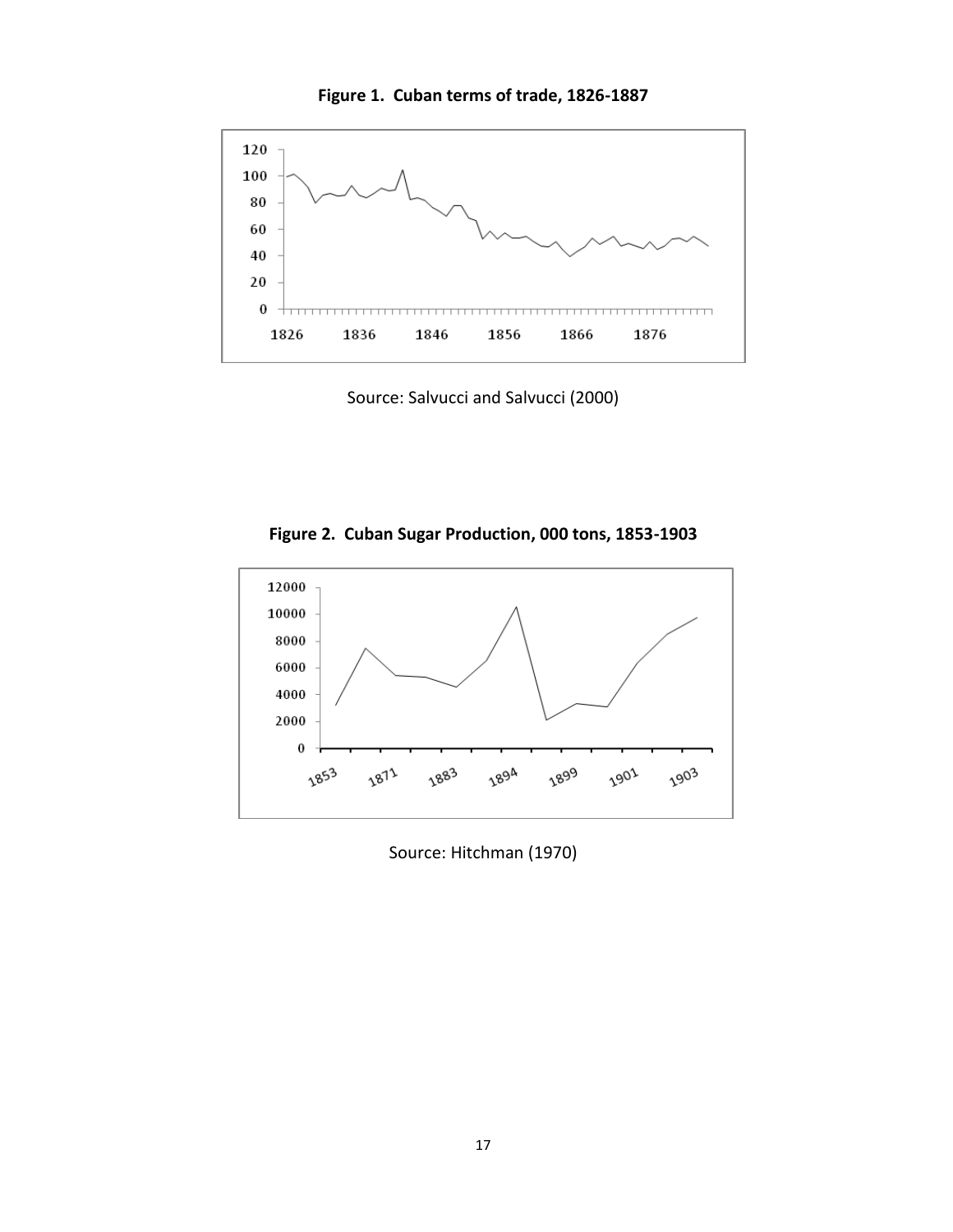**Figure 3. Cuban Balance of Trade 1914-1936,** *Foreign Commerce Yearbook*



Source: Wakefield (1937)





Source: Lexus-Nexus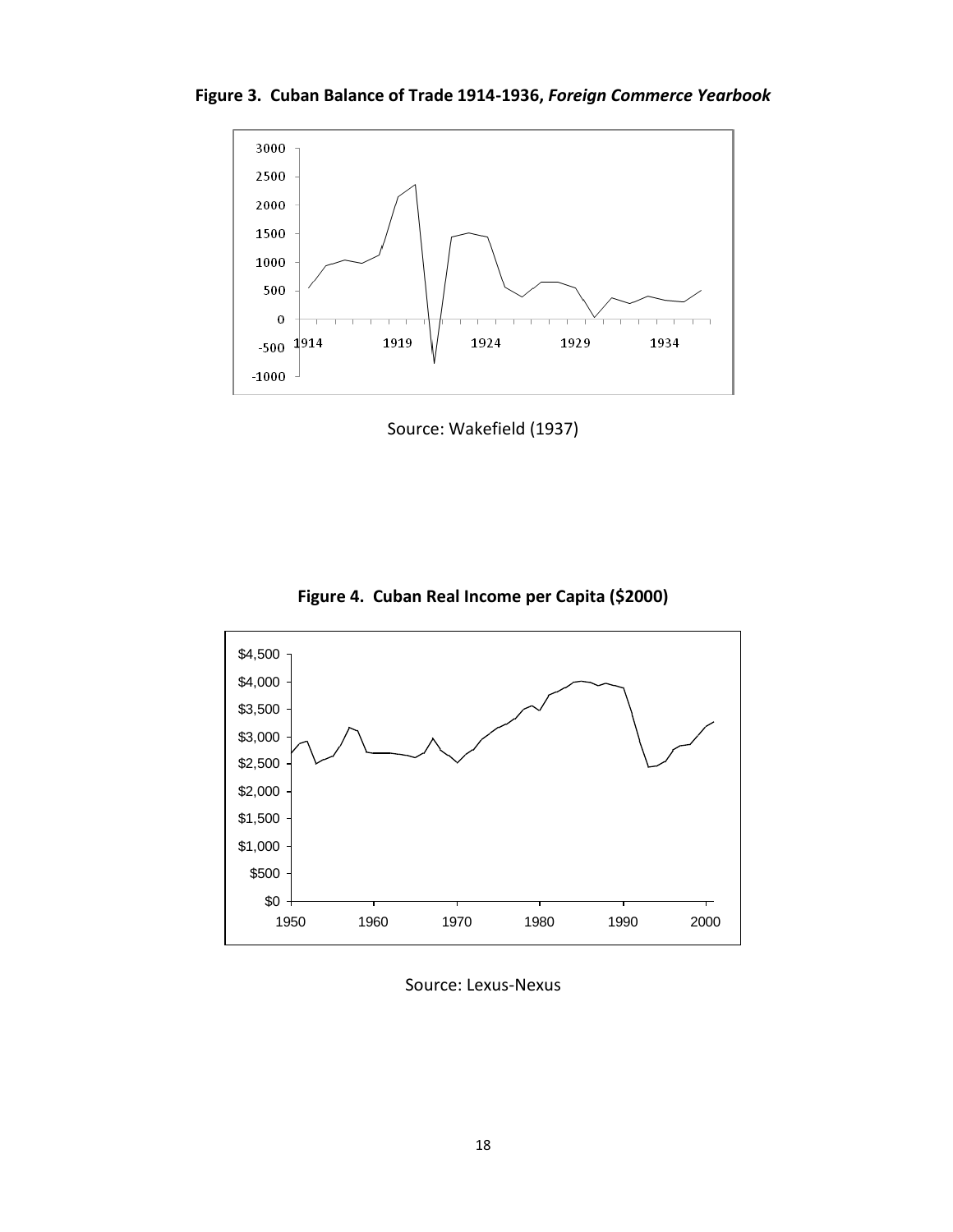



Source: UN





Source: UN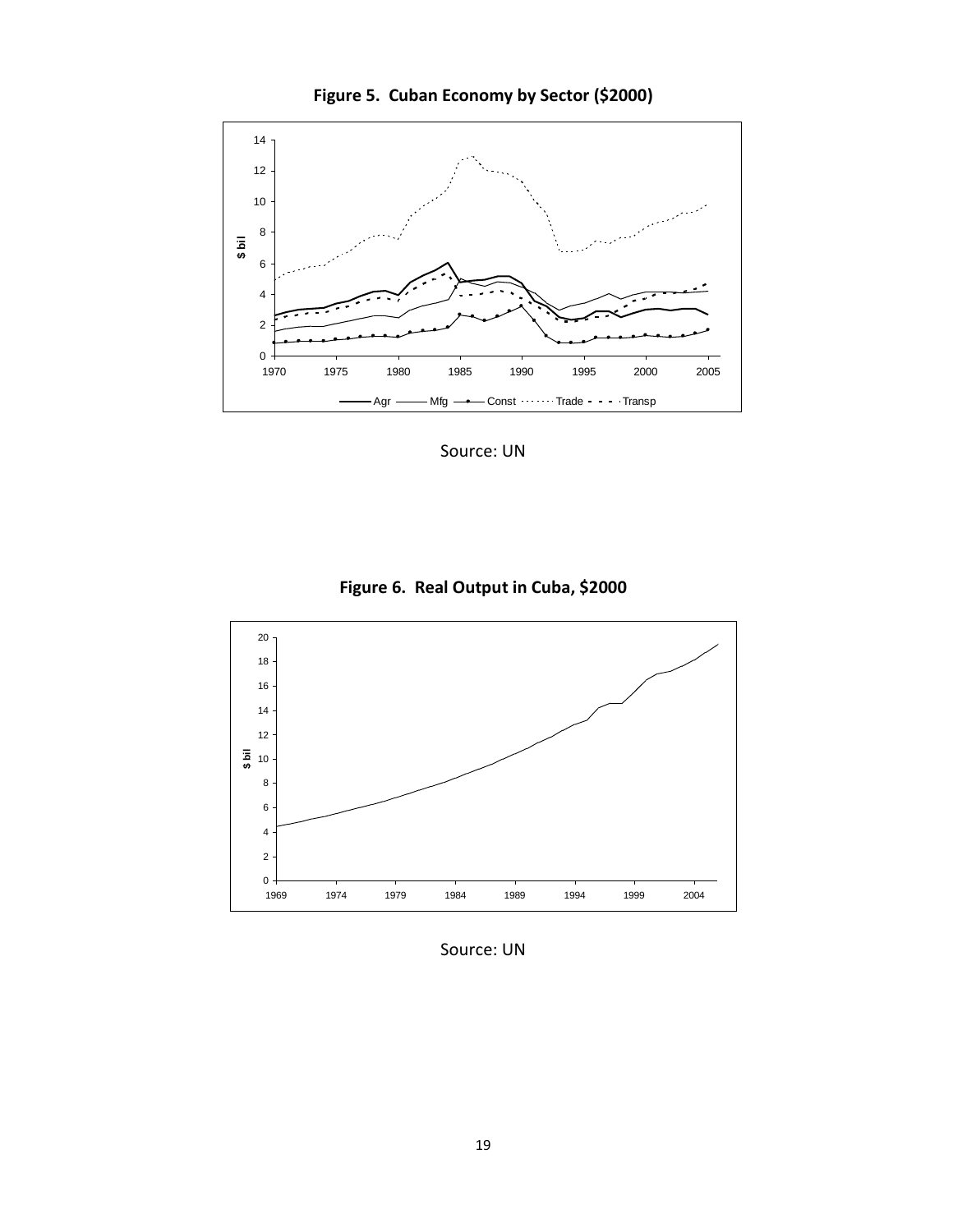

Source: IMF







1940 1950 1960 1970 1980 1990 2000

 $-M$ 

**mil pesos**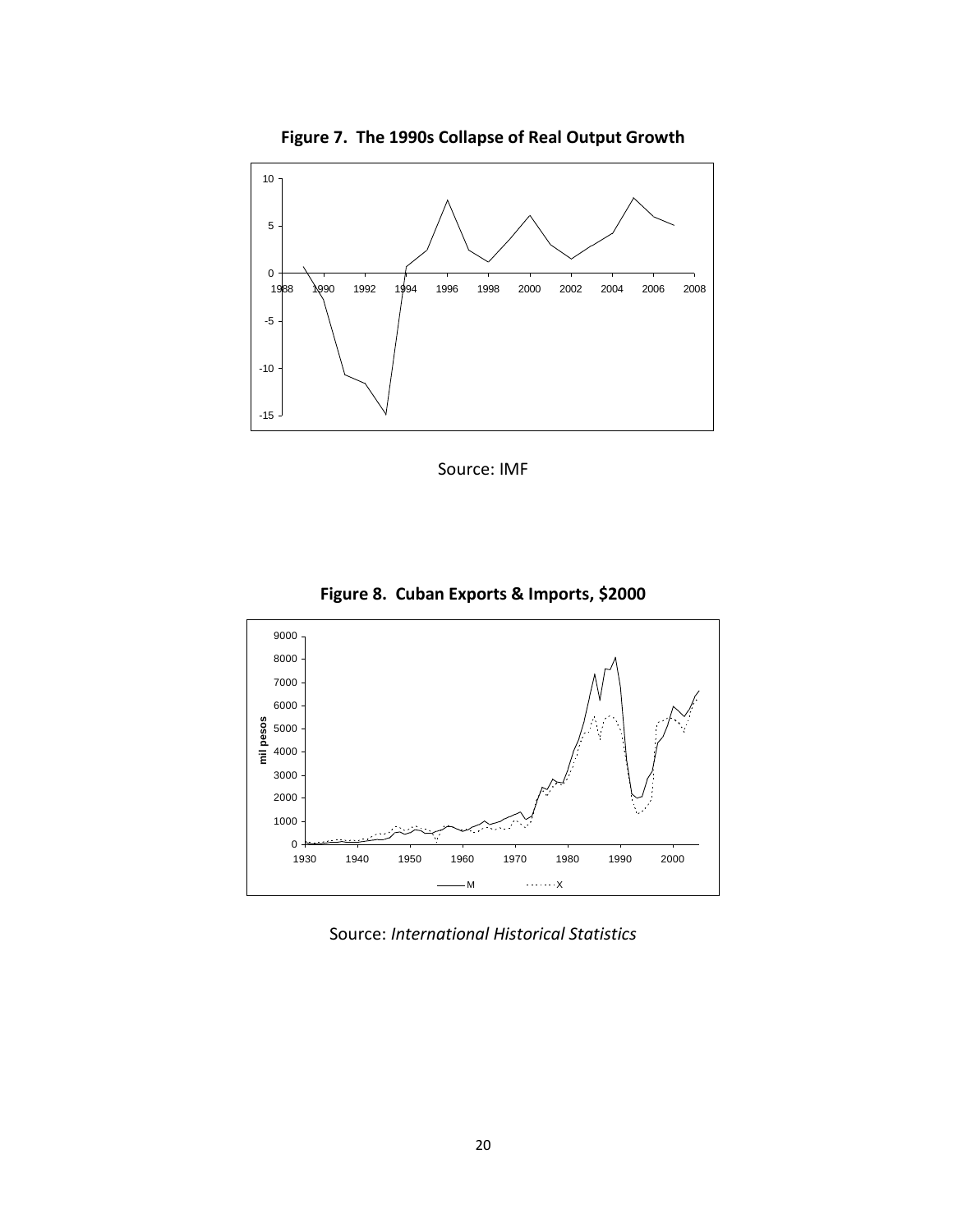



Source*: TradeStat Express*





Source: IMF